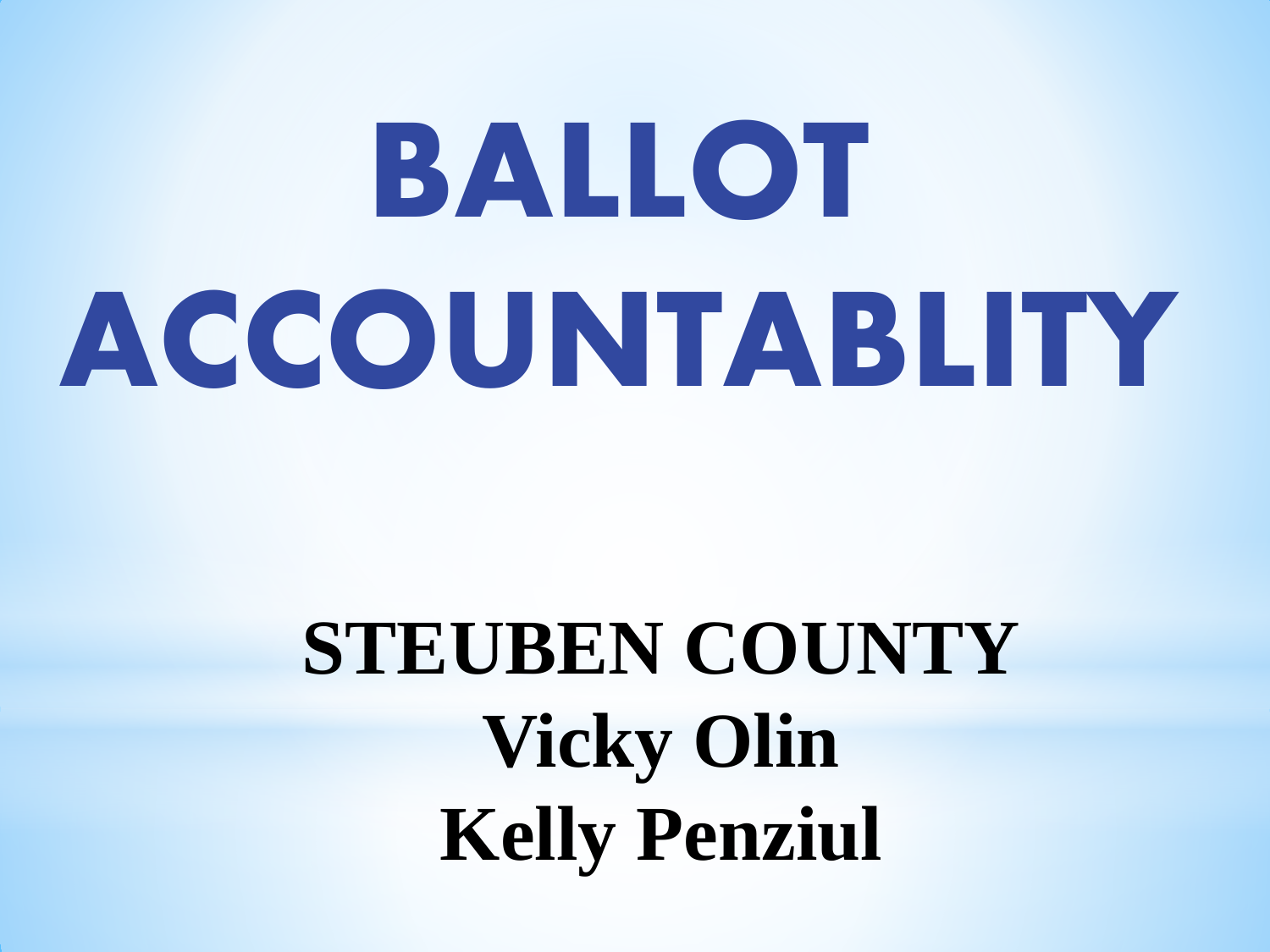### **WHERE DO YOU START?**

### **DO THE NUMBERS MATCH?**

### **FINDING THE BALLOTS!**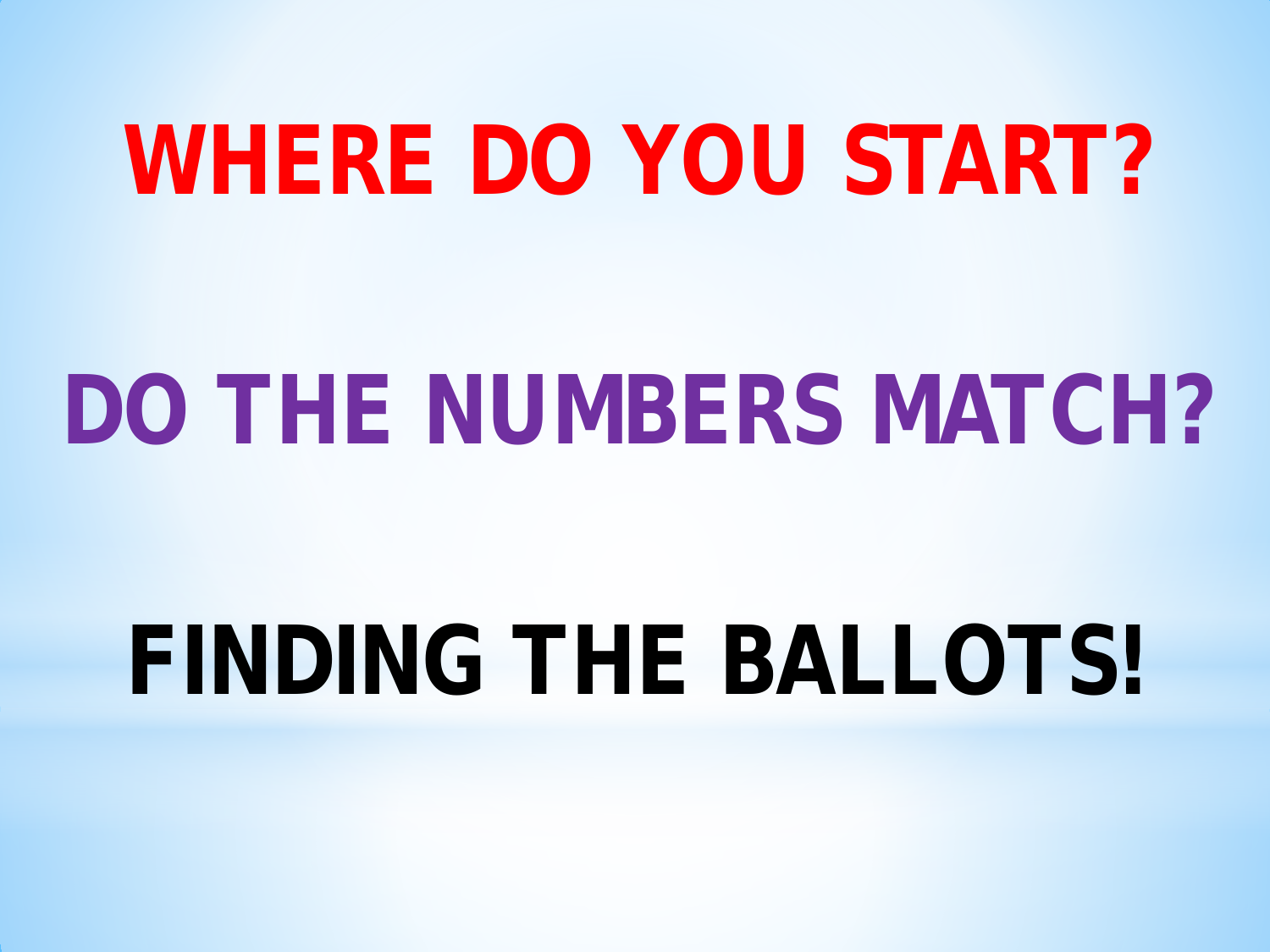### **Ballot Accountability!**

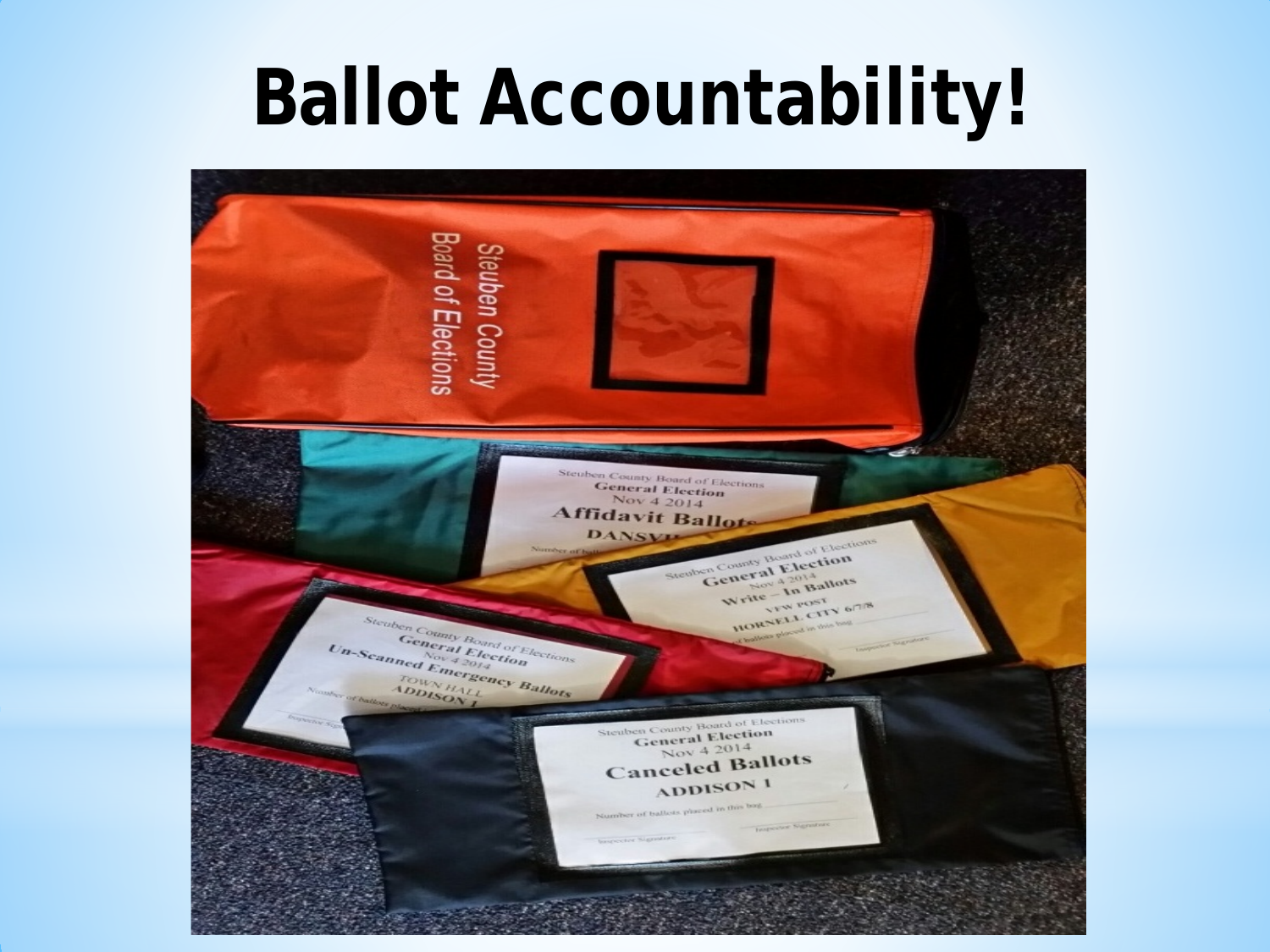\* **Number of voters signed Poll Book**

\* **Number of Scanned Ballots**

\* **Emergency Tip-Outs**

\* **3rd Ballot Envelopes**

\* **Cancelled Ballots**

\* **Affidavit Ballots**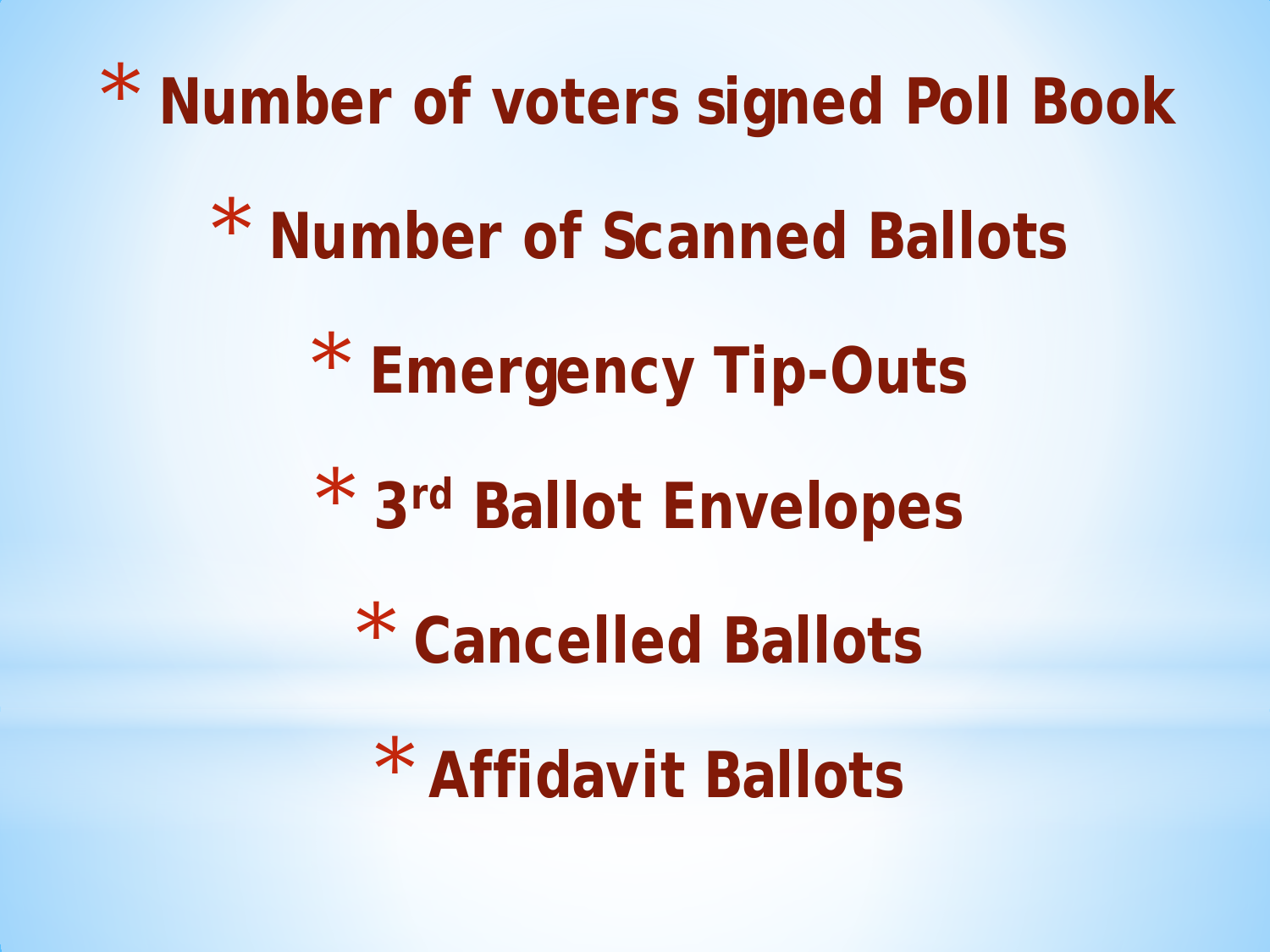## **Develop a system that works for you!**

## **Word Document or Excel Spreadsheet**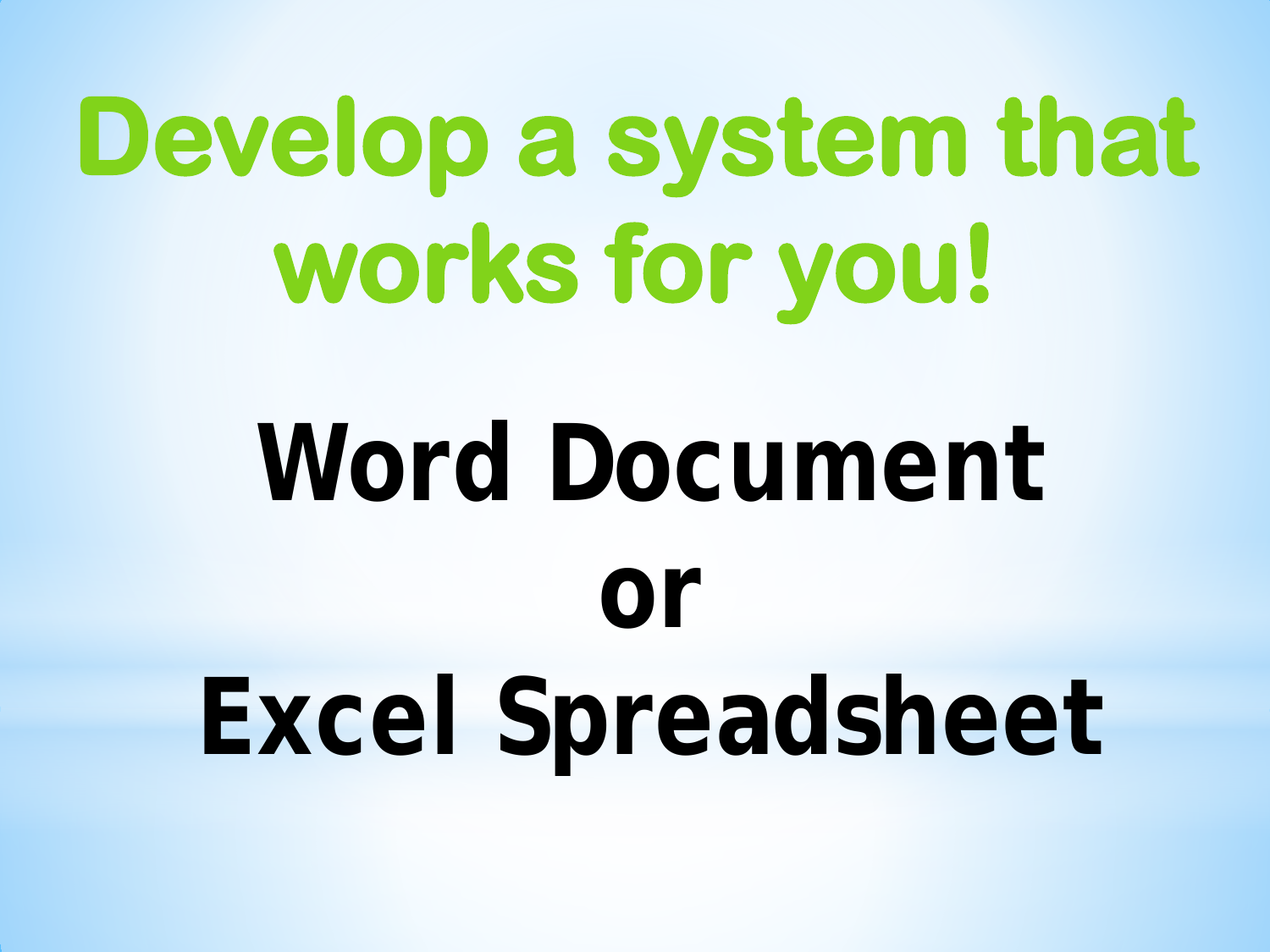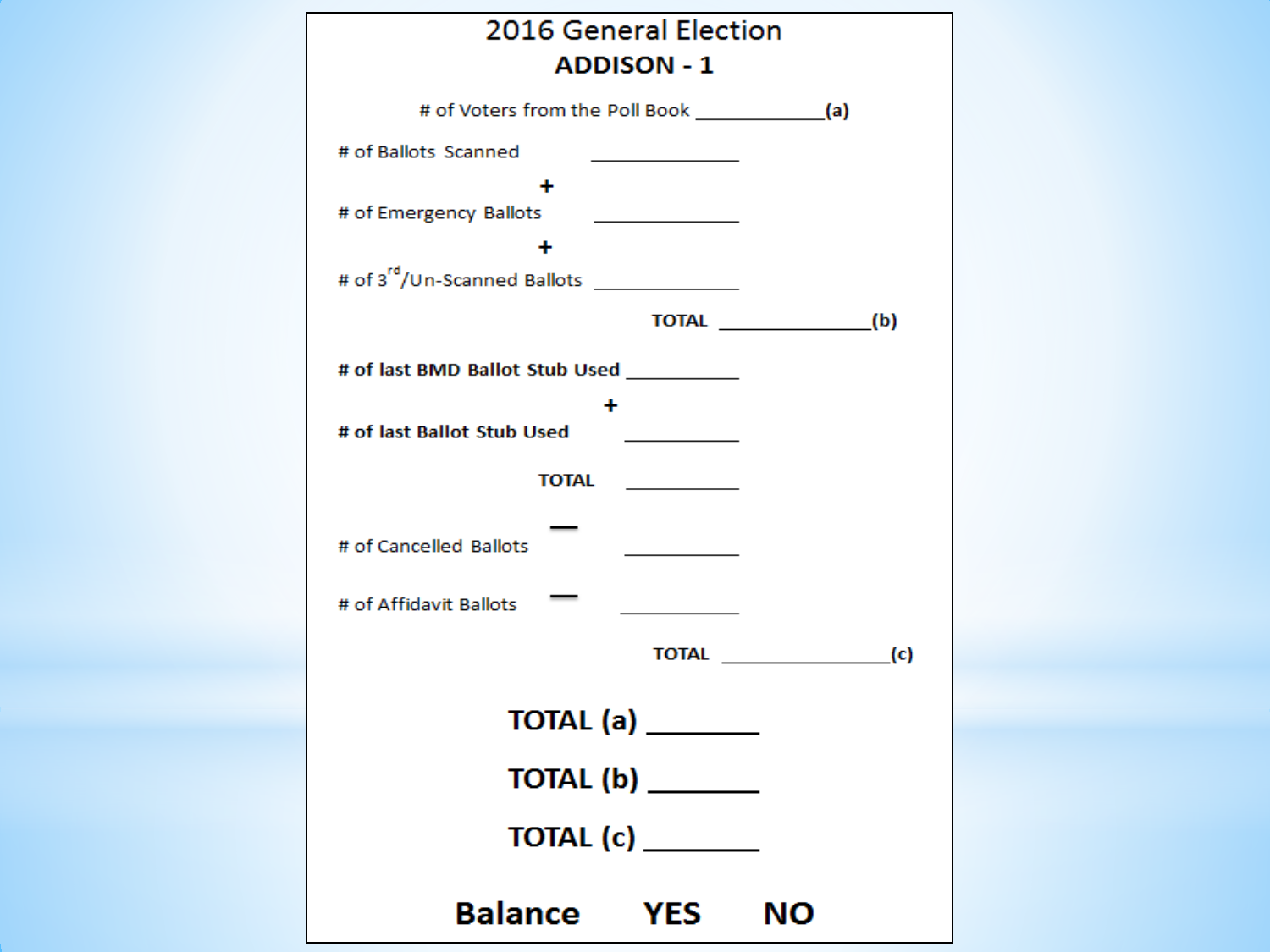#### Numbers in grey are PROBLEMS!

| CITY/TOWN/DIST  |  | <b>EMS</b> | <b>Pollbooks</b> | <b>CNL</b> | <b>EMG</b>  | <b>AFF</b>     | <b>BMD</b>     | total books       | <b>STUB</b> | opened | unopened       |
|-----------------|--|------------|------------------|------------|-------------|----------------|----------------|-------------------|-------------|--------|----------------|
|                 |  |            | scan             | black      | red         | green          | used           |                   | #           | books  | books          |
| Addison-1       |  | 300        | 300              | 12         | 0           | 3              | 0              | 13                | 315         | 7      | 6              |
| Addison-2       |  | 271        | 271              | 12         | $\bf{0}$    | $\overline{2}$ | 0              | 13                | 285         | 6      | $\overline{7}$ |
| Avoca-1         |  | 273        | 274              | 24         | 0           | 5              | 0              | 9                 | 302         | 7      | $\overline{2}$ |
| Avoca-2         |  | 340        | 340              | 17         | 0           | $\bf{0}$       | 0              | 11                | 357         | 8      | 3              |
| Bath-1          |  | 336        | 336              | 20         | 0           | 1              | 0              | 12                | 357         | 8      | 4              |
| Bath-2          |  | 467        | 467              | 37         | $\bf{0}$    | 9              | 0              | 17                | 513         | 11     | 6              |
| Bath-3          |  | 283        | 283              | 14         | 0           | 8              | 0              | 12                | 305         | 7      | 5              |
| Bath-4          |  | 271        | 271              | 19         | $\bf{0}$    | 10             | 0              | 10                | 300         | 6      | 4              |
| Bath-5          |  | 463        | $462 + 1$        | 31         | 0           | 3              | 0              | 14                | 497         | 10     | 4              |
| Bath-6          |  | 319        | 319              | 15         | 0           | 3              | 0              | 11                | 337         | 7      | 4              |
| Bath-7          |  | 224        | 224              | 5          | 0           | 3              | 0              | 8                 | 232         | 5      | 3              |
| Bath-8          |  | 358        | 358              | 14         | 0           | 4              | 0              | 13                | 376         | 8      | 5              |
| Bath-9          |  | 282        | 282              | 12         | $\bf{0}$    | 3              | 0              | 11                | 297         | 6      | 5.             |
| <b>Bradford</b> |  | 236        | 236              | 5          | $\mathbf 0$ | $\overline{2}$ | 0              | 7                 | 243         | 5      | $\overline{2}$ |
| Cameron         |  | 255        | 255              | 8          | 0           | $\mathbf{1}$   | 0              | 8                 | 264         | 6      | $\overline{2}$ |
| Campbell-1      |  | 296        | 297              | 13         | 1           | 3              | 0              | 10                | 313         | 7      | 3              |
| Campbell-2      |  | 317        | 317              | 18         | 0           | 3              | 0              | 10                | 338         | 7      | 3              |
| Campbell-3      |  | 293        | 294              | 9          | $\bf{0}$    | 6              | 0              | 10                | 308         | 7      | 3              |
| Canisteo-1      |  | 172        | 173              | 7          | 1           | 6              | 0              | $\overline{\tau}$ | 186         | 4      | 3              |
| Canisteo-2      |  | 247        | 247              | 7          | $\mathbf 0$ | $\overline{2}$ | 0              | 8                 | 256         | 6      | $\overline{2}$ |
| Canisteo-3      |  | 188        | 189              | 3          | 1           | $\overline{2}$ | 0              | 7                 | 194         | 4      | 3              |
| Canisteo-4      |  | 312        | 318              | 14         | 6           | 7              | 0              | 11                | 339         | 7      | 4              |
| Caton-1         |  | 423        | 429              | 20         | 5           | $\overline{2}$ | 0              | 13                | 450         | 10     | 3              |
| Caton-2         |  | 347        | 349              | 15         | 3           | 4              | 0              | 11                | 369         | 8      | 3              |
| Cohocton-1      |  | 464        | 465              | 7          | $\mathbf 0$ | 10             | 0              | 14                | 481         | 10     | 4              |
| Cohocton-2      |  | 264        | 264              | 8          | $\bf{0}$    | 3              | 0              | 8                 | 275         | 6      | $\overline{2}$ |
| Corning Town-1  |  | 359        | 362              | 13         | 3           | $\mathbf{1}$   | 0              | 12                | 376         | 8      | 4              |
| Corning Town-2  |  | 484        | 484              | 23         | 0           | 4              | 0              | 15                | 511         | 11     | 4              |
| Corning Town-3  |  | 293        | 293              | 17         | 0           | $\overline{2}$ | 0              | 10                | 312         | 7      | 3              |
| Corning Town-4  |  | 409        | 410              | 8          | 1           | $\mathbf{1}$   | 0              | 13                | 419         | 9      | 4              |
| Corning Town-5  |  | 327        | 330              | 20         | 3           | $\overline{5}$ | $\overline{0}$ | 12                | 355         | 8      | 4              |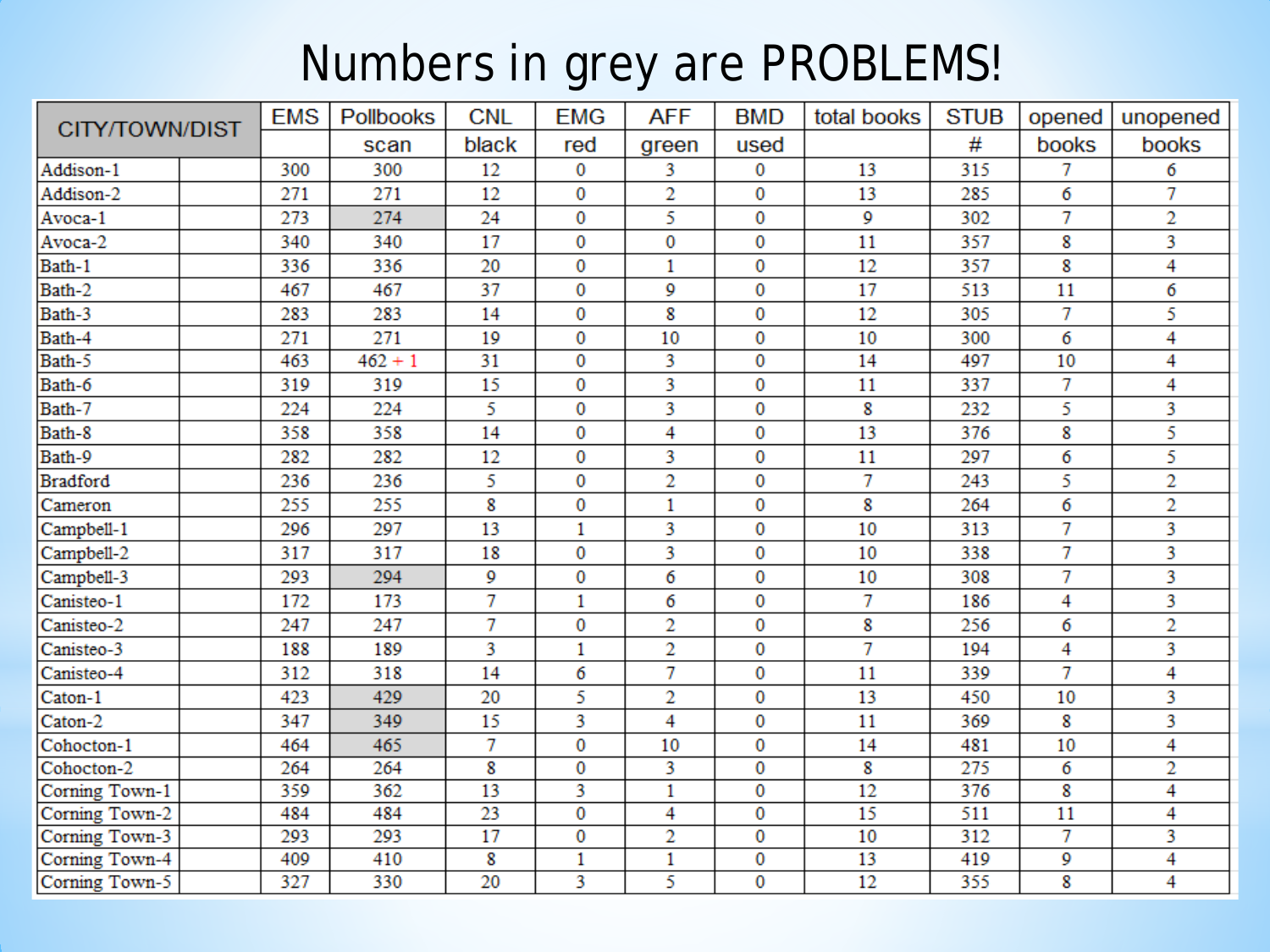## **MAKE SURE YOUR**

# STARTING FIGURES

# ARE CORRECT

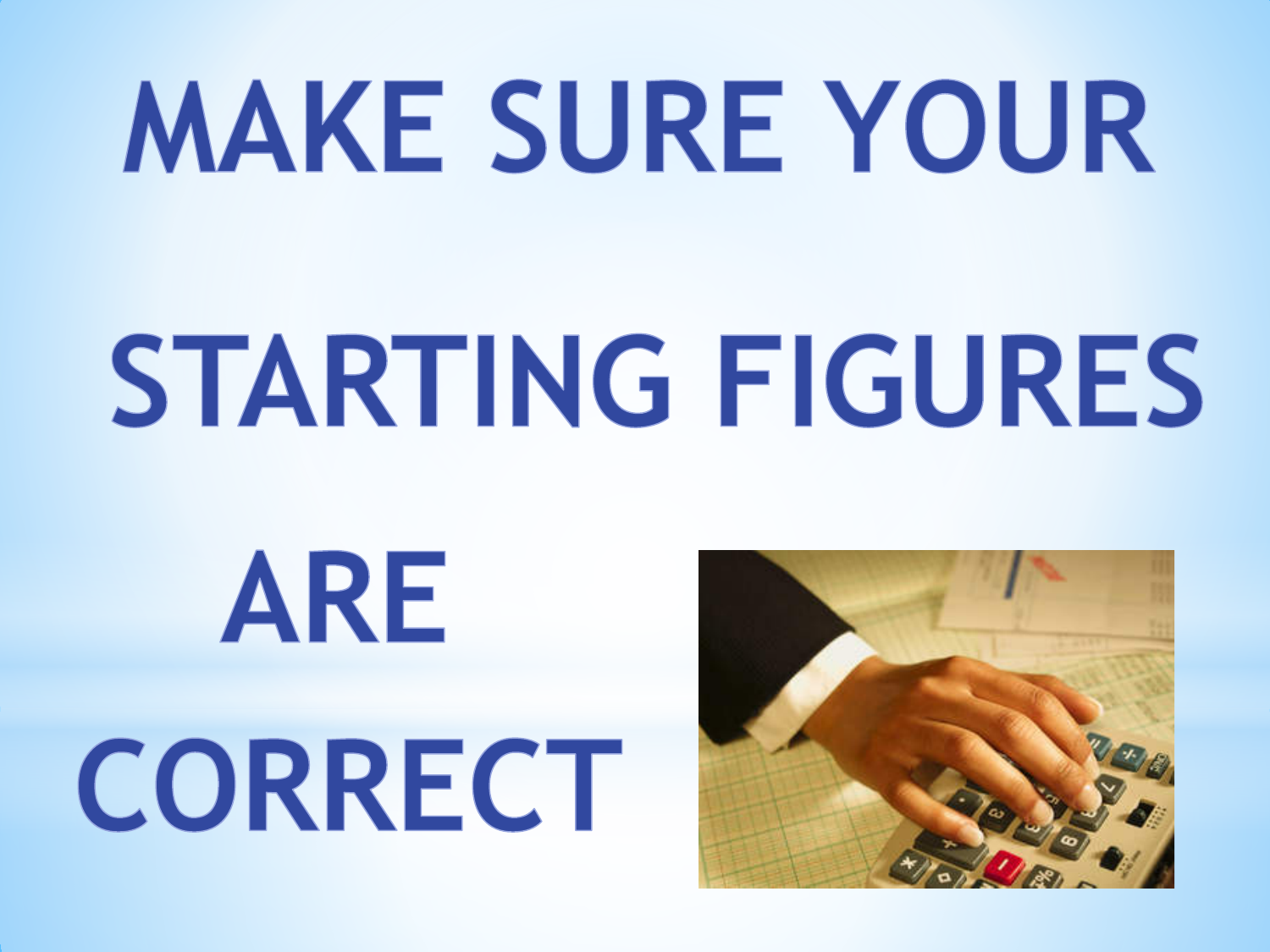#### **Sections (a, b & c) should match. If they do not there is a problem**

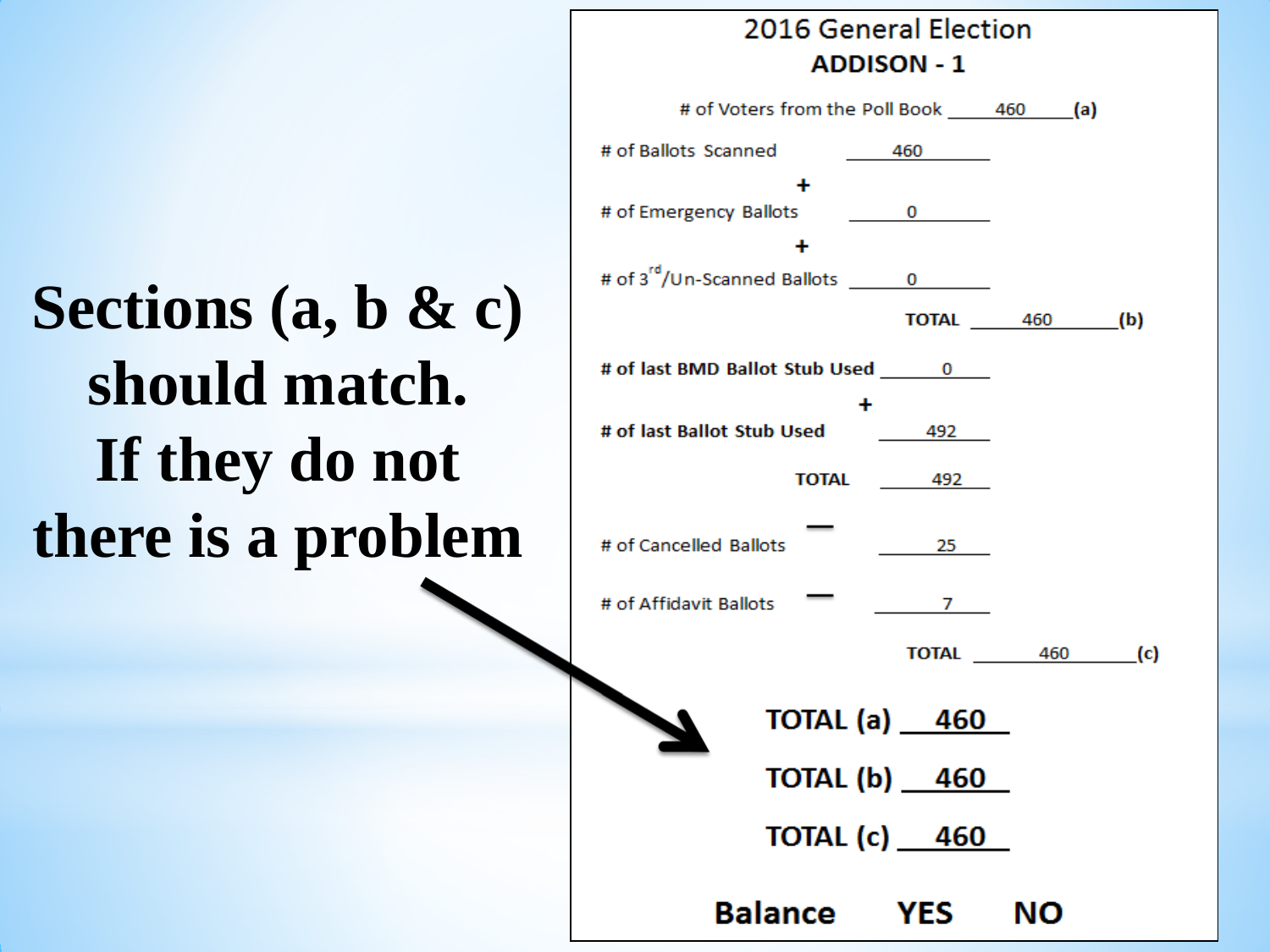When you are ready to pull your hair out! Because you can't find the problem.

Have someone else compare the list of voters you gave voter history to, to the poll book.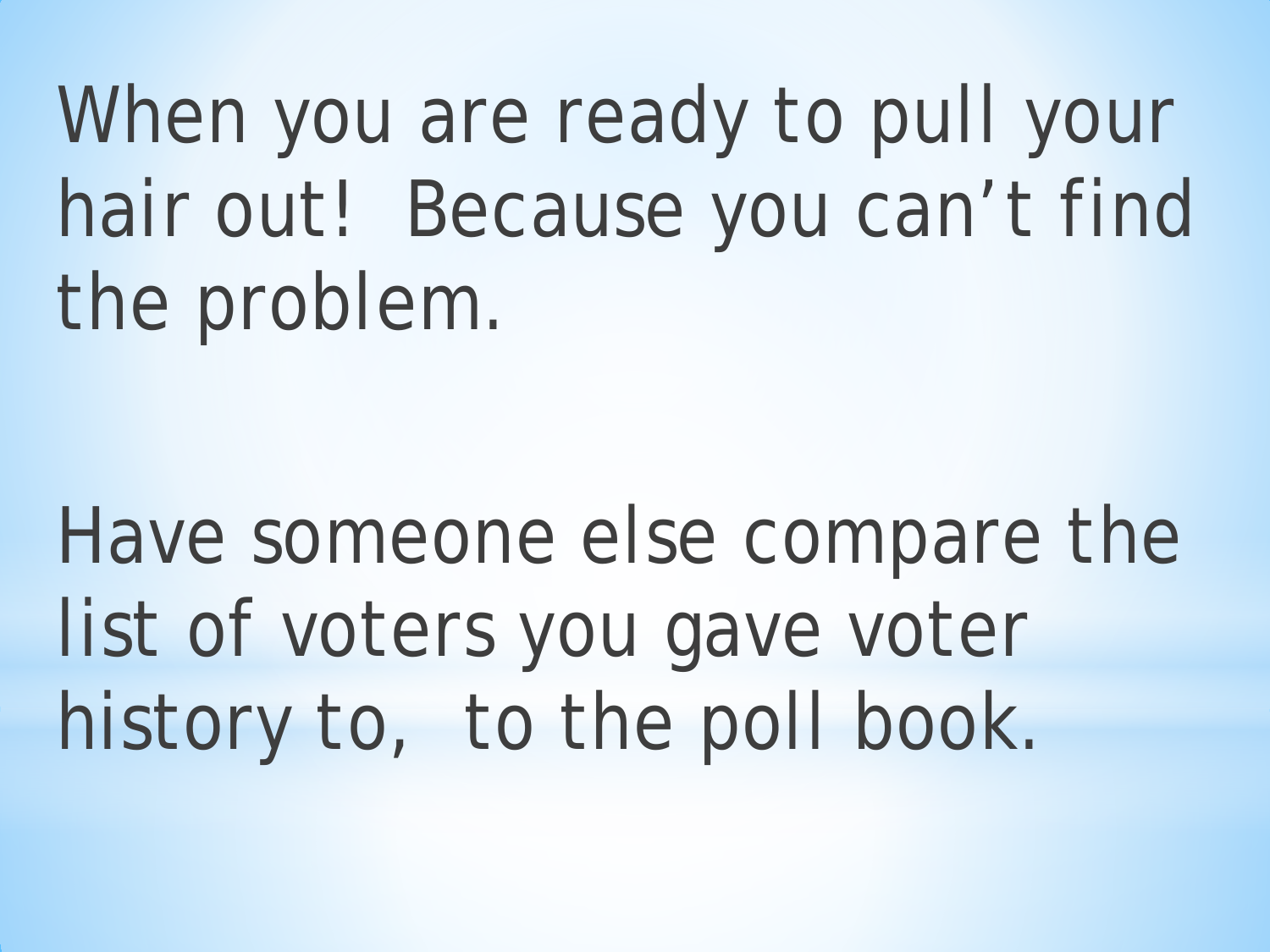### Things we look for:

**Verify the numbers are correct** 

### ◆ Cancelled ballots,

### ◆ 3rd ballot envelopes

(an envelope we use when someone's ballot will not scan in the machine and they do not want to try another ballot, we hand count back at the office with the absentees)

V Unscanned emergency Affidavits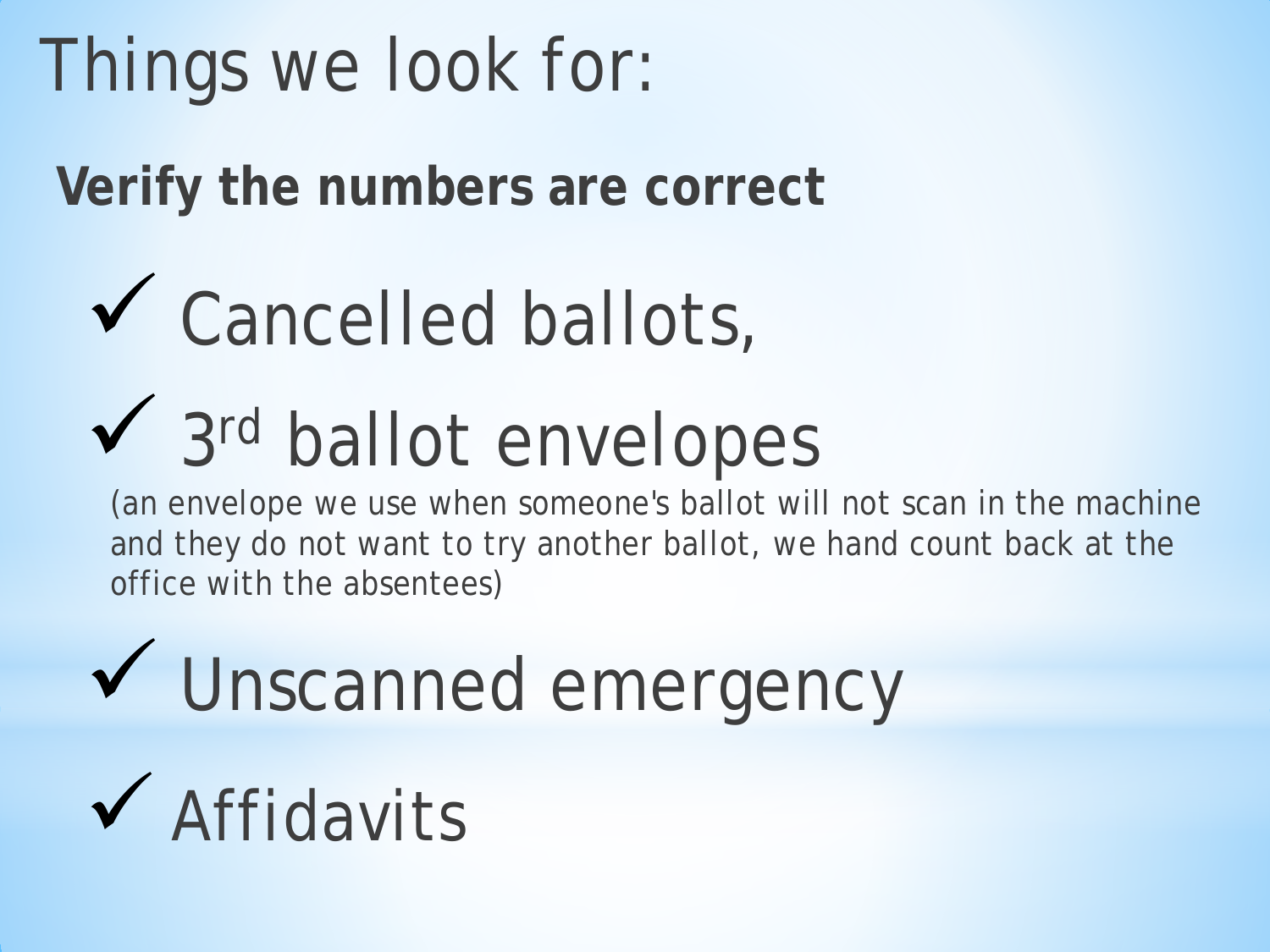## Double check your Write-In Votes by matching what is on your result tape to the ballots.

Great way to find out if the inspectors scanned the write-in ballots back into the machine.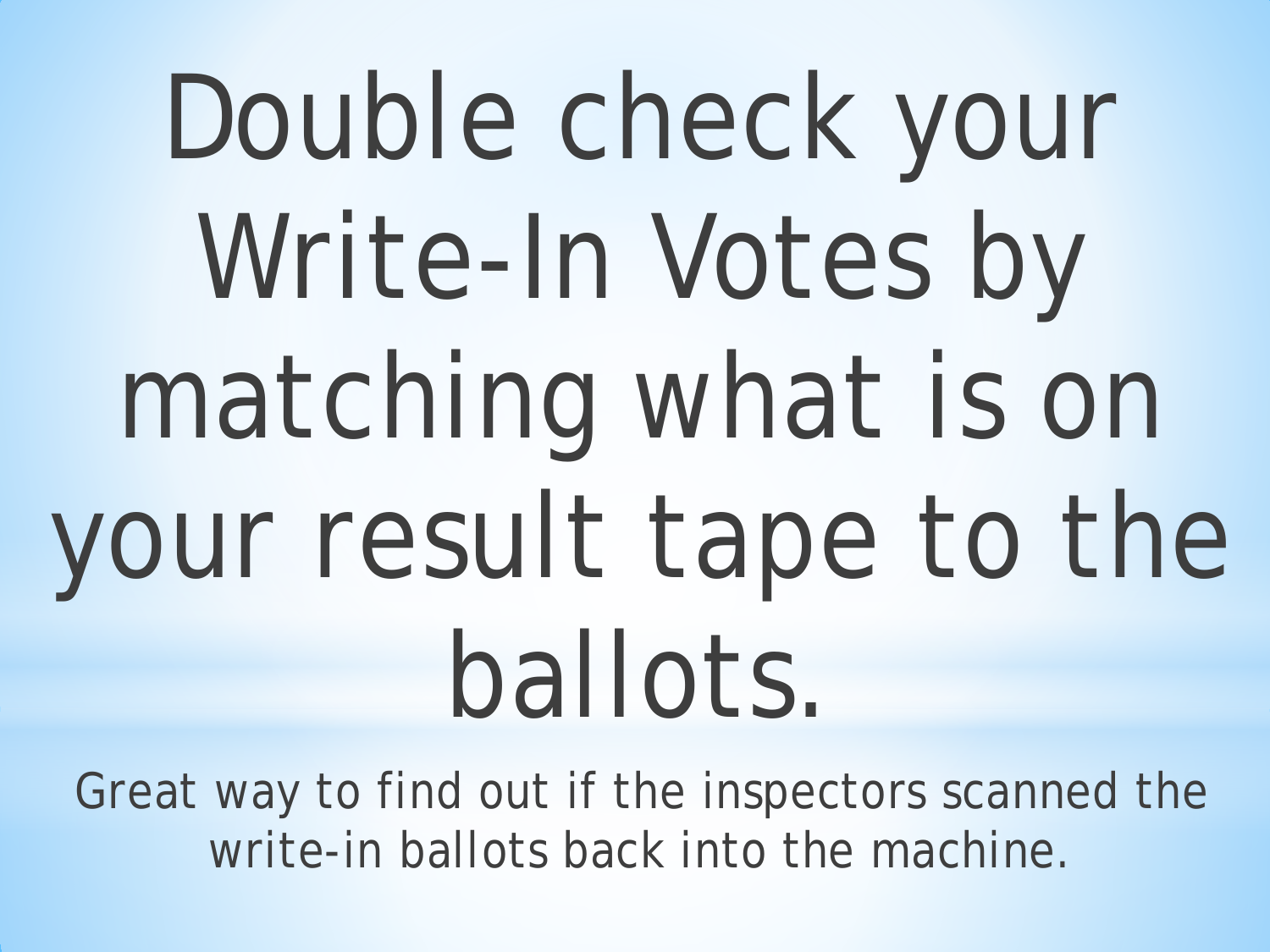### \*Affidavit envelope that contains a different district ballot.

#### It can happen in a multi district poll site!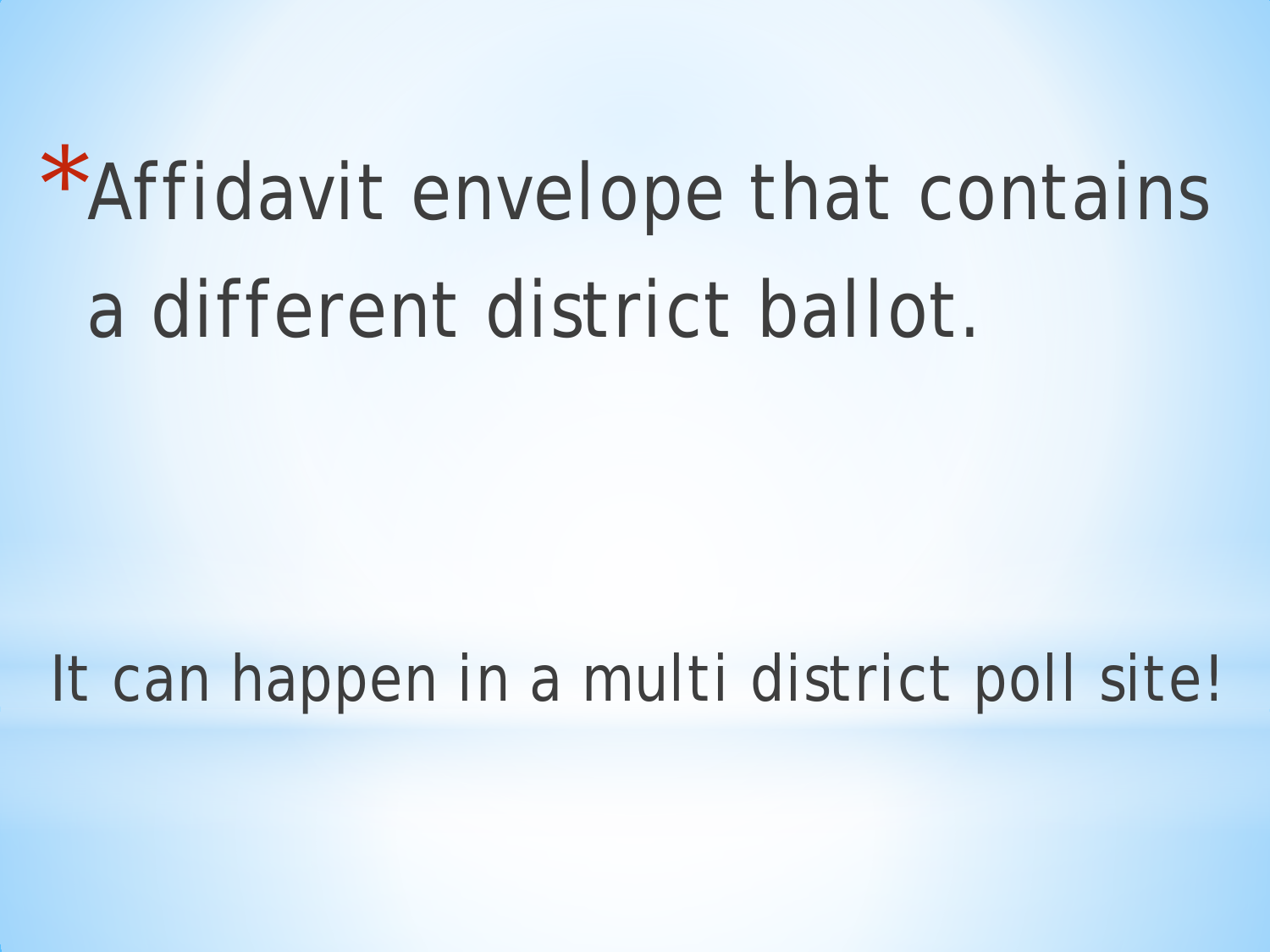\*Paper Jam in machine and they did not read the LCD screen to see if it was counted!

\*Counting the number of ballots found in the main compartment might be a clue to this.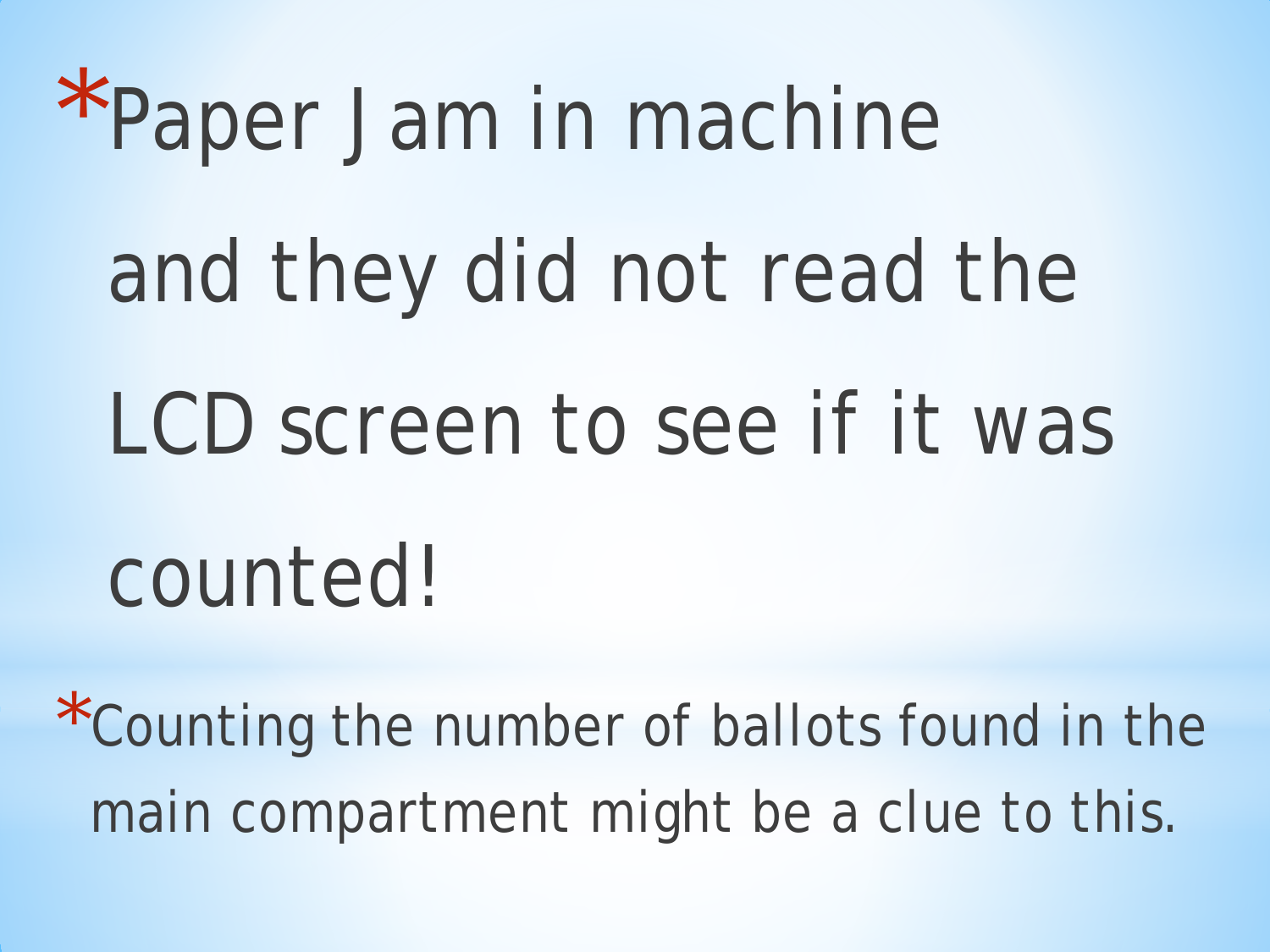\* We refer back to our active sheets a lot.(see example next slide)

- \* We double check our poll books to see if someone wrote something in the signature box like (deceased) and we gave them voter history.
- \* Check ballot stubs to see if affidavit box was checked, Verify against the # of affidavits from that district. Verify against challenge sheets in front of poll book.
- \* Rerun report after all corrections have been made to make sure everything matches, and all corrections were made.

**Sometimes staff forgets to give or remove the voter history.**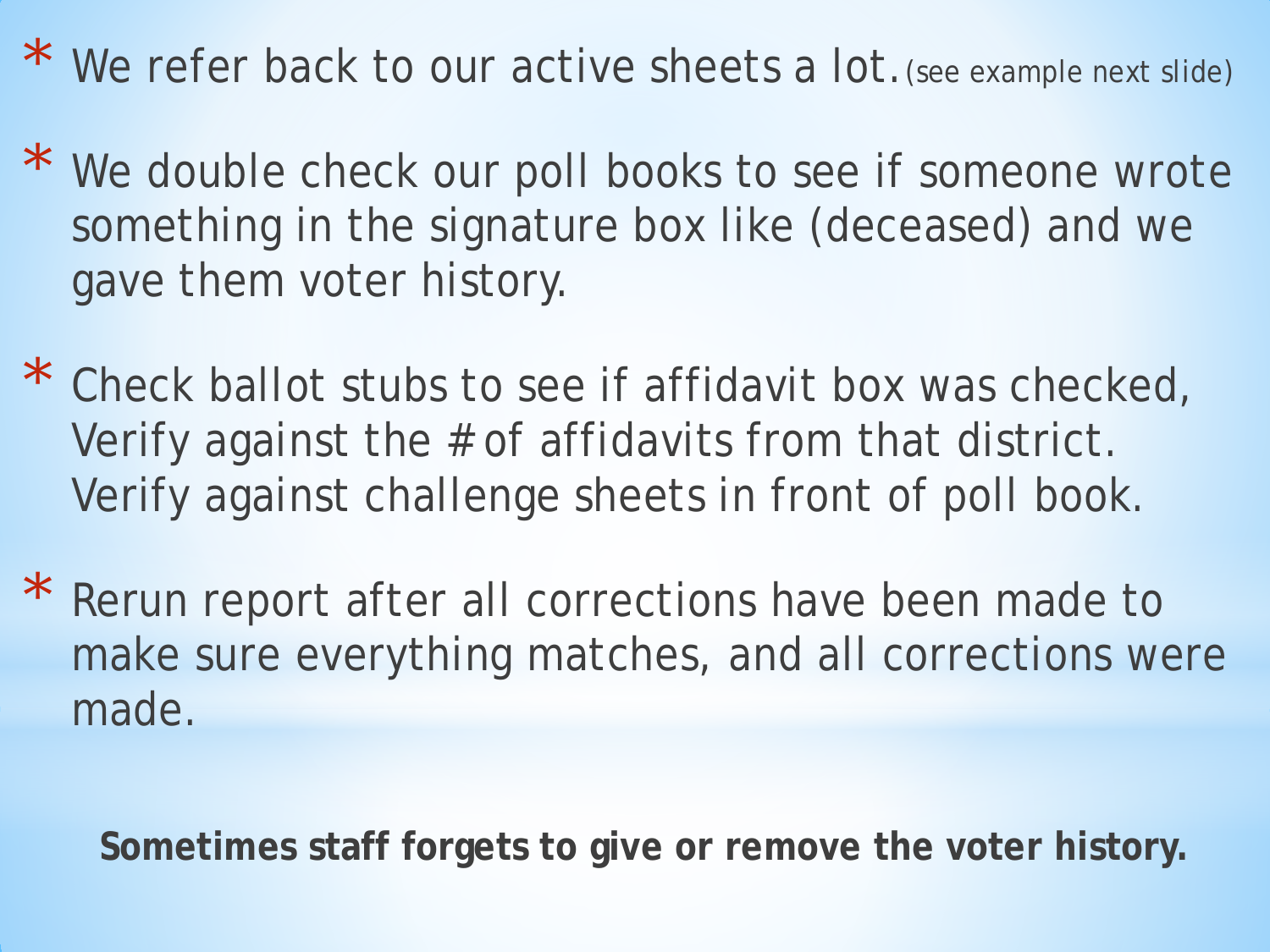| $21$ pm           |                                |                                                |                              |           |
|-------------------|--------------------------------|------------------------------------------------|------------------------------|-----------|
| Town<br>Ward/Dist | Name                           | Street Address                                 | AFF S Date of Birth Voter ID | Signature |
| WN/000/001        | DUBOIS, CHARITY G              | 183 SHAMROCK RD<br>REXVILLE NY 14877           | REP F 06/05/1979 9524542     |           |
|                   | WN/000/001 DUBOIS, THOMAS M JR | 183 SHAMROCK RD<br>REXVILLE NY 14877-9534      | REP M 05/09/1979 9524848     |           |
|                   | WN/000/001 EDLIND, DIANE E     | 2083 COUNTY ROUTE 6D<br>ANDOVER NY 14806       | REP F 12/15/1941 117855      |           |
|                   | WN/000/001 EDLIND, HEATHER E   | 2466 COUNTY ROUTE 60<br>ANDOVER NY 14806       | REP F 05/17/1973 29943       |           |
|                   | WN/000/001 EDWARDS, ERIC A     | 1611 COUNTY ROUTE 60<br>REXVILLE NY 14877-9732 | REP M 1D/07/1980 34648       |           |
|                   | WN/000/001 EDWARDS, KATE A     | 1611 COUNTY ROUTE 60<br>REXVILLE NY 14877-9732 | REP F 11/27/1978 31233       |           |
|                   | WN/000/001 EDWARDS, SANDRA L   | 1332 STATE ROUTE 248<br>REXVILLE NY 14877      | DEM F 01/25/1961 9516933     |           |
|                   | $W1/000/001$ ELLISON, SCOTT J  | 761 SAUNDERS RD<br>REXVILLE NY 14877-9779      | BLK M 08/09/1967 3744        |           |
|                   | WN/000/001 FOXWELL, JOHN M JR  | 1766 CEMETERY HILL RD<br>REXVILLE NY 14877     | CON M 10/08/1957 9510627     |           |
|                   | WN/000/001 FOXWELL, LOIS A     | 1766 CEMETERY HILL RD<br>REXVILLE NY 14877     | REP F 11/12/1959 9510637     |           |
|                   | WN/000/001 FREBERG, ERIN K     | 1750 CEMETERY HILL RD<br>REXVILLE NY 14877     | REP F 04/25/1978 9510976     |           |
|                   |                                |                                                |                              |           |

Active Sheet